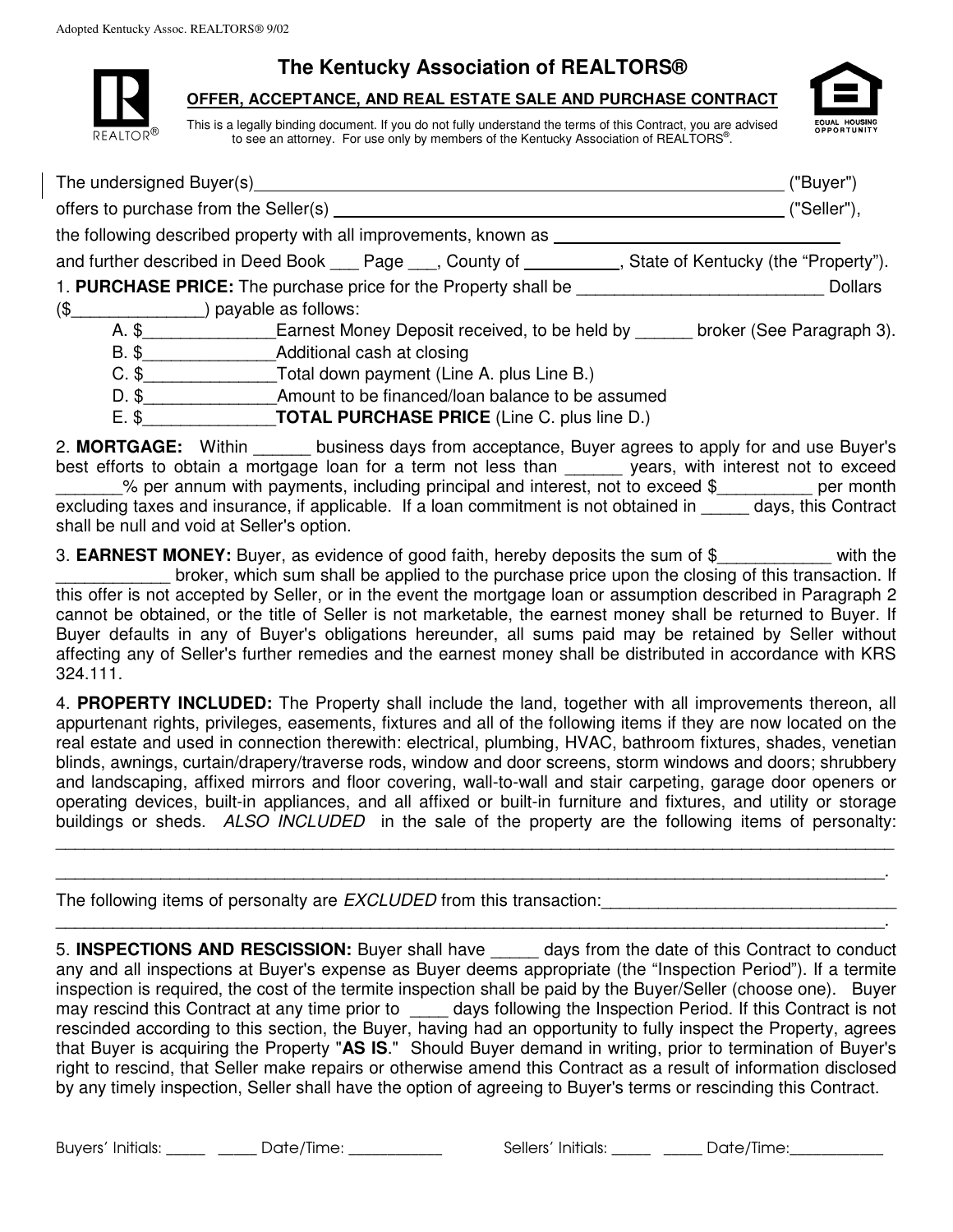Property Address: The Property Address: The Property Address: The Property Address: The Property Address: The P

6. **DISCLOSURE FORMS:** Buyer acknowledges receipt of Seller Disclosure of Property Condition, Agency Disclosure and Lead-Based Paint Disclosure Forms.

7. **DEED:** At closing, upon the Purchase Price being paid as provided in Paragraph 1 hereof, Seller shall deliver to Buyer a General Warranty Deed conveying the real estate to Buyer with marketable title, subject to all easements and restrictions of record affecting the use and improvement of the Property and any applicable zoning laws. Buyer may acquire title insurance at Buyer's expense.

8. **PRORATIONS:** Rents, premiums of insurance, interest and other expenses of the Property, if any, are to be prorated as of the date of closing. Security deposits or advance rents, if any, shall be credited to Buyer as of the date of closing. All real estate ad valorem taxes due and payable during the year of closing shall be prorated on a calendar/fiscal year basis, or the date which may be set forth on any tax bill therefor. In the event ad valorem taxes for the year of closing are unavailable or unascertainable, then the ad valorem rate(s) for the preceding year and present year assessment shall be considered as a base for proration.

9. **ENFORCEMENT AND COSTS OF LITIGATION:** Should it become necessary to institute litigation to enforce this contract, the prevailing party shall be entitled to recover costs, including reasonable attorney fees, from the non-prevailing party.

10. **CLOSING AND CLOSING COSTS:** This transaction shall be closed on or before \_\_\_\_/\_\_\_\_/\_\_\_\_. TIME IS OF THE ESSENCE. In the event this transaction has failed to close on or before the date set forth herein for any reason other than a default by Seller, Seller has the right, at Seller's option, to terminate this Contract by giving written notice to Buyer and seek all available remedies. Buyer agrees to pay all normal buyer's costs and Seller agrees to pay all normal seller's costs (including without limitation costs and expenses necessary to deliver the title to the property contemplated by this Contract) common to Kentucky legal practice, except as follows:

11. **POSSESSION:** Seller shall deliver possession to Buyer at closing unless otherwise agreed in writing (in the form of a Pre-Closing Occupancy Agreement or Post-Closing Occupancy Agreement) signed, attached to and made a part of this Contract.

\_\_\_\_\_\_\_\_\_\_\_\_\_\_\_\_\_\_\_\_\_\_\_\_\_\_\_\_\_\_\_\_\_\_\_\_\_\_\_\_\_\_\_\_\_\_\_\_\_\_\_\_\_\_\_\_\_\_\_\_\_\_\_\_\_\_\_\_\_\_\_\_\_\_\_\_\_\_\_\_\_\_\_\_\_\_\_.

12. **RISK OF LOSS OR DAMAGE:** All risk of loss or damage to the Property by fire, windstorm, casualty, or other causes shall remain with Seller until closing. If the Property is destroyed by any of the aforementioned, this Contract shall be null and void at the option of Buyer and the earnest money returned to Buyer.

13. **MAINTENANCE:** Until physical possession is delivered to Buyer, Seller agrees to maintain the Property, including appurtenances, improvements and personalty to be conveyed in substantially the same condition as on the date of this Contract.

14. **RESPONSIBILITY:** The parties further agree that no real estate licensee, nor any other person other than Seller has made any representation as to the nature or condition of the Property or any part thereof, nor do such persons, expressly or impliedly, warrant the property, its size, construction or materials used, nor any of the fixtures, appliances, appurtenances or amenities. The parties take responsibility for determining that all conditions and facts pertinent and material to this transaction have been addressed by this Contract or have been made conditions to its performance.

\_\_\_\_\_\_\_\_\_\_\_\_\_\_\_\_\_\_\_\_\_\_\_\_\_\_\_\_\_\_\_\_\_\_\_\_\_\_\_\_\_\_\_\_\_\_\_\_\_\_\_\_\_\_\_\_\_\_\_\_\_\_\_\_\_\_\_\_\_\_\_\_\_\_\_\_\_\_\_\_\_\_\_\_\_\_\_\_ \_\_\_\_\_\_\_\_\_\_\_\_\_\_\_\_\_\_\_\_\_\_\_\_\_\_\_\_\_\_\_\_\_\_\_\_\_\_\_\_\_\_\_\_\_\_\_\_\_\_\_\_\_\_\_\_\_\_\_\_\_\_\_\_\_\_\_\_\_\_\_\_\_\_\_\_\_\_\_\_\_\_\_\_\_\_\_\_ \_\_\_\_\_\_\_\_\_\_\_\_\_\_\_\_\_\_\_\_\_\_\_\_\_\_\_\_\_\_\_\_\_\_\_\_\_\_\_\_\_\_\_\_\_\_\_\_\_\_\_\_\_\_\_\_\_\_\_\_\_\_\_\_\_\_\_\_\_\_\_\_\_\_\_\_\_\_\_\_\_\_\_\_\_\_\_\_ \_\_\_\_\_\_\_\_\_\_\_\_\_\_\_\_\_\_\_\_\_\_\_\_\_\_\_\_\_\_\_\_\_\_\_\_\_\_\_\_\_\_\_\_\_\_\_\_\_\_\_\_\_\_\_\_\_\_\_\_\_\_\_\_\_\_\_\_\_\_\_\_\_\_\_\_\_\_\_\_\_\_\_\_\_\_\_.

## 15. ADDITIONAL TERMS AND CONDITIONS TO PERFORMANCE:

Buyers' Initials: \_\_\_\_\_ \_\_\_\_\_ Date/Time: \_\_\_\_\_\_\_\_\_\_\_\_ Sellers' Initials: \_\_\_\_\_ \_\_\_\_ Date/Time: \_\_\_\_\_\_\_\_\_\_\_\_\_\_